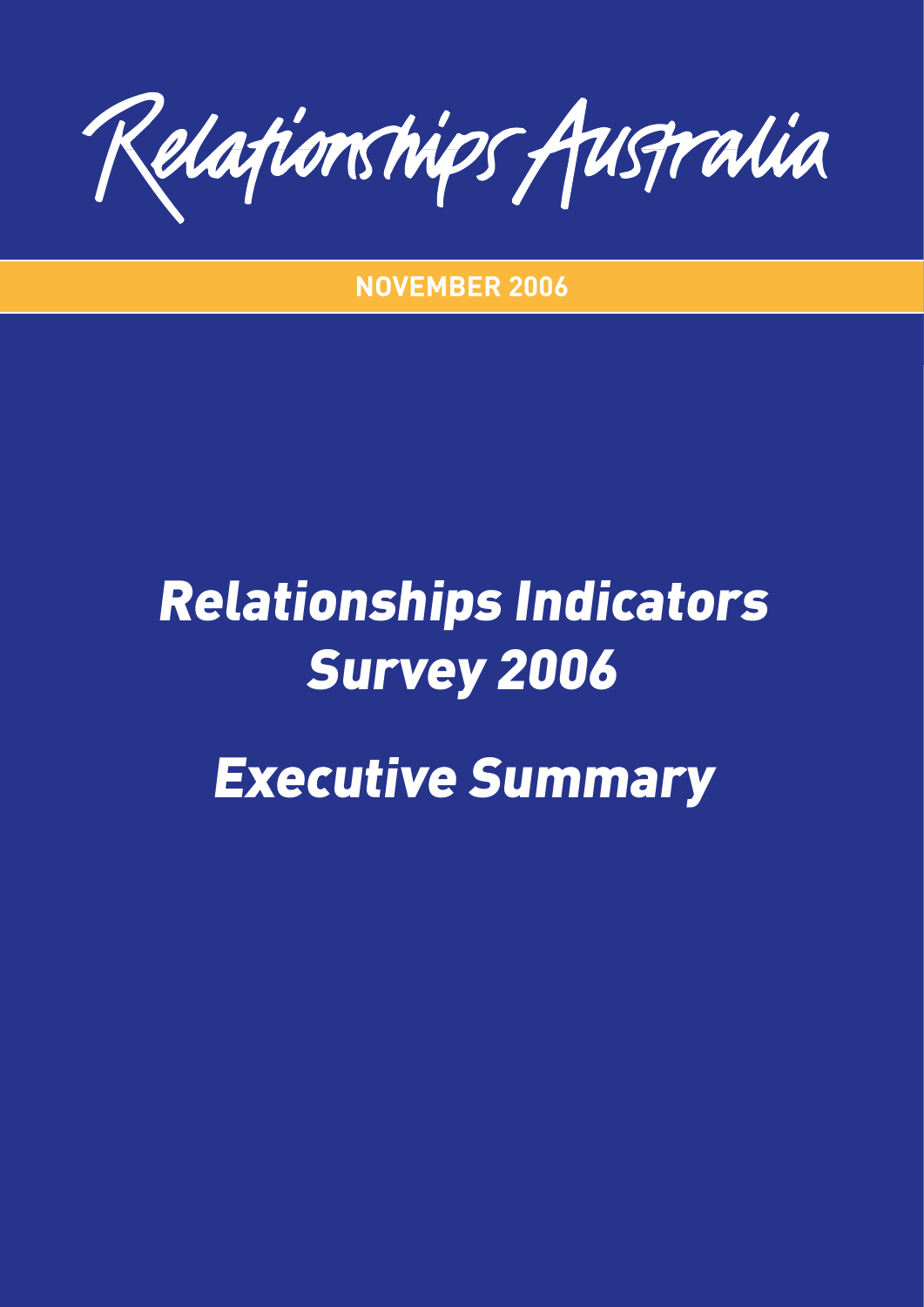# **EXECUTIVE SUMMARY**

# **About Us**

Relationships Australia (RA) Inc is a national body which aims to enhance human and family relationships, on behalf of its members, through representation, lobbying, promotion, research and social policy formation. It is a non-aligned, not-for-profit community-based organisation having a federated structure with large autonomous member organisations in every state and territory plus a national secretariat in Canberra.

RA member organisations provide relationship support services from 106 locations across Australia. While best known for its services in family dispute resolution, relationships education, counselling and children's contact services, Relationships Australia also provides assistance to a diverse range of clients including those afflicted by family violence, crime, problem gambling, drought and natural disaster.

RA services are provided to all people regardless of age, religion, cultural background, gender, social or economic status or lifestyle choice. The organisation as a whole, with its 800 staff, provides services to over 90,000 clients per year and has annual revenues in the order of \$48 million.

## **Survey Methodology**

The research was quantitative and consisted of  $n = 1200$  randomly selected telephone interviews amongst the general population across all states and territories of Australia. It was conducted in August 2006.

The sampling frame for the survey was the latest version of the electronic White Pages on CD-ROM. In order to ensure compatibility with the previous survey conducted in 2003, the birthday rule was used whereby the eligible respondent was identified as the household member, aged 18 or over, who most recently had a birthday

## **Research Findings**

#### *The State of Australian Relationships*

Australians as a whole are remarkably optimistic about the relationships they enjoy with their spouse or partner. Despite continuing high divorce rates, 90% of respondents stated that they were not at all worried or not very worried about the future of their relationship.

Nearly all respondents were able to say what the best thing was about their partner relationship. By far the most common response was the friendship and companionship they derive from the relationship - with this factor being mentioned by 38% of all respondents.

Clearly, however, respondents also had negative issues impacting their partner relationship. In all, 77% of respondents were able to cite negative influences on their relationships. As in previous surveys, time factors were the most common concern - with 36% of respondents mentioning 'lack of time spent together' and another 21% citing 'both partners working full-time' as negative factors that were influencing their relationship. Other negative influences were 'lack of understanding of each other's view' (23%), 'different perspectives/values' (22%) and 'lack of communication' (21%). These time and 'cultural' issues were more commonly mentioned by respondents as negative influences on their relationship than the harder social problems like violence, drugs and alcohol, gambling and unemployment.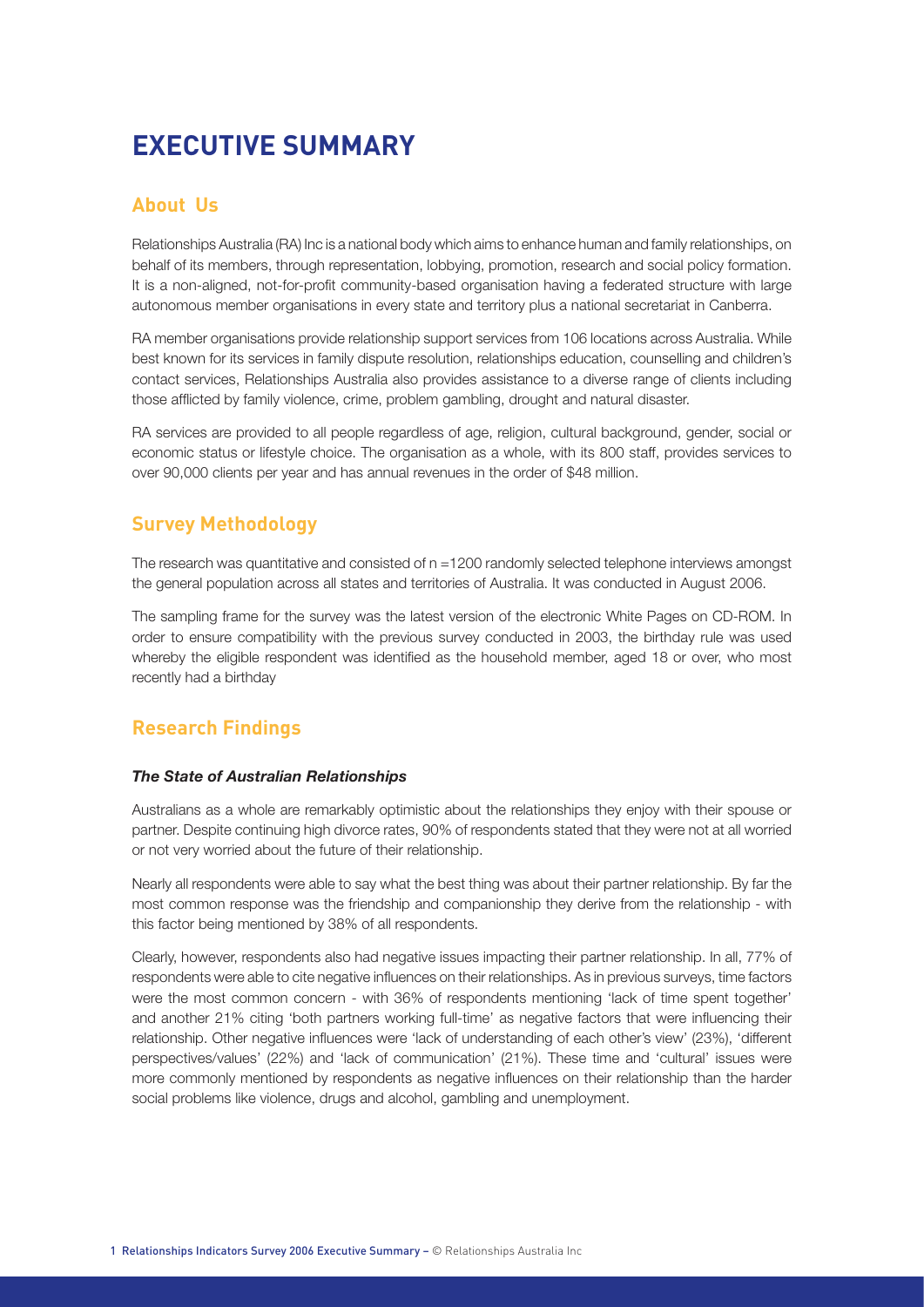The vast majority of respondents (91%) were able to mention things they did to improve their spouse/ partner relationship. Reflecting a realistic understanding of some of these key negative influences, the most common things that respondents reported doing to improve their relationship were 'trying to communicate well' (31%) and 'spending time together' (29%).

#### *Marriage and Divorce*

When respondents were asked what they thought the main reasons were for people marrying these days, the majority said 'to signify a life long commitment' (68%), 'to make a public commitment to each other' (63%) and 'security for children' (62%).

When asked what the main reasons were for people not to get married nowadays, the top three responses were 'bad previous experience' (72%), 'avoidance of commitment' (67%) and 'strong commitment does not need marriage' (63%).

#### *Balancing Work and Family Life*

This continues to be a key issue with the majority of respondents agreeing that finding a balance between work and family life can cause problems in a relationship.

In terms of what is important to people, the vast majority agreed that being a good parent and a good spouse/partner were very important to them. However, there was also fairly high importance attached to economic factors, such as having a paid job and earning a lot of money, and this importance increased since the same questions were asked in 2003. Although family dominates people's perceptions of themselves, economic factors are becoming increasingly important. This is particularly so among younger age groups.

Respondents cited a number of factors or policies that would help them to better balance work and family life. Some of these were factors that could be driven by employers, such as more flexible working hours (42%), the option of part-time work (36%), a change in employer attitude or company culture (26%) and unpaid leave (21%). Others were related more to government policies, such as increased government financial assistance (35%), lower child care fees (21%) and improved access to quality aged care (20%).

One-third of respondents felt that they had no real choice in being able to better balance work and family life.

#### *Relationship Support*

The data highlights increasing acceptance of professional relationship support services with the majority of respondents agreeing that to seek help through counselling does not necessarily signify the end of a relationship. The percentage agreeing that they would have no hesitation seeking professional help if their relationship was in trouble increased from 56% in 2001 to 63% in the current survey. Acceptance of professional relationship services was considerably higher among women (69%) than men (52%).

The main resource used to overcome relationship problems was to talk to friends – cited by 48%. Many also mentioned parents (25%), books/magazines/internet (21%) and siblings (20%). Professional services had been used by 19% of respondents.

Awareness of Relationships Australia has increased from 15% in 1998 to 35% in 2006. Awareness was higher among women (42%), among respondents who were separated/divorced (47%) and those with a household income over \$75,000 a year (45%). It was also better known in Queensland (48%), Western Australia (46%) and South Australia (40%).